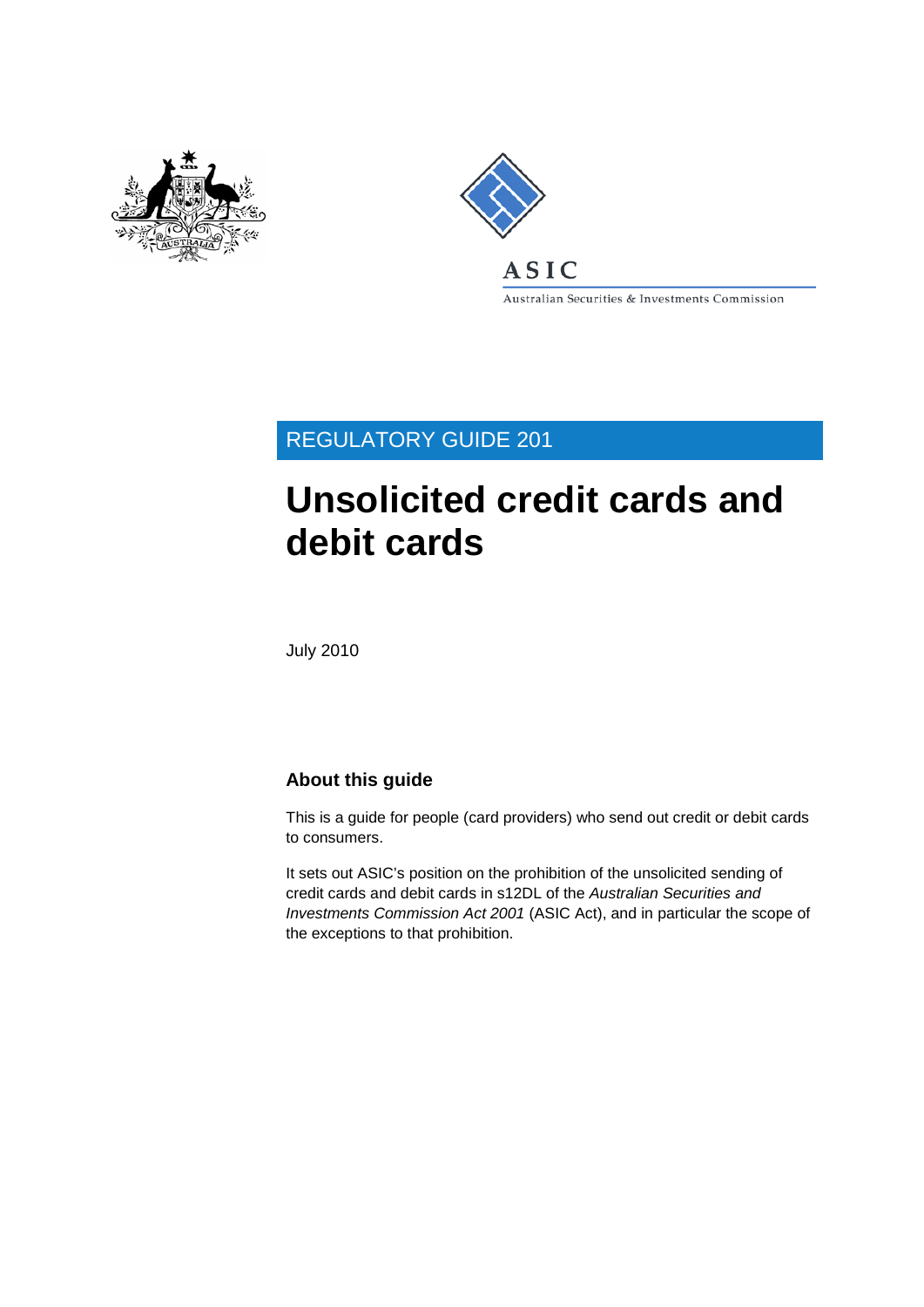#### **About ASIC regulatory documents**

In administering legislation ASIC issues the following types of regulatory documents.

**Consultation papers**: seek feedback from stakeholders on matters ASIC is considering, such as proposed relief or proposed regulatory guidance.

**Regulatory guides**: give guidance to regulated entities by:

- explaining when and how ASIC will exercise specific powers under legislation (primarily the Corporations Act)
- explaining how ASIC interprets the law
- describing the principles underlying ASIC's approach
- giving practical guidance (e.g. describing the steps of a process such as applying for a licence or giving practical examples of how regulated entities may decide to meet their obligations).

**Information sheets**: provide concise guidance on a specific process or compliance issue or an overview of detailed guidance.

**Reports**: describe ASIC compliance or relief activity or the results of a research project.

#### **Document history**

This version was issued on 15 July 2010 and is based on legislation and regulations as at 15 July 2010.

Previous version:

Superseded Regulatory Guide 201, issued 6 August 2009

#### **Disclaimer**

This guide does not constitute legal advice. We encourage you to seek your own professional advice to find out how the Corporations Act and other applicable laws apply to you, as it is your responsibility to determine your obligations.

Examples in this guide are purely for illustration; they are not exhaustive and are not intended to impose or imply particular rules or requirements.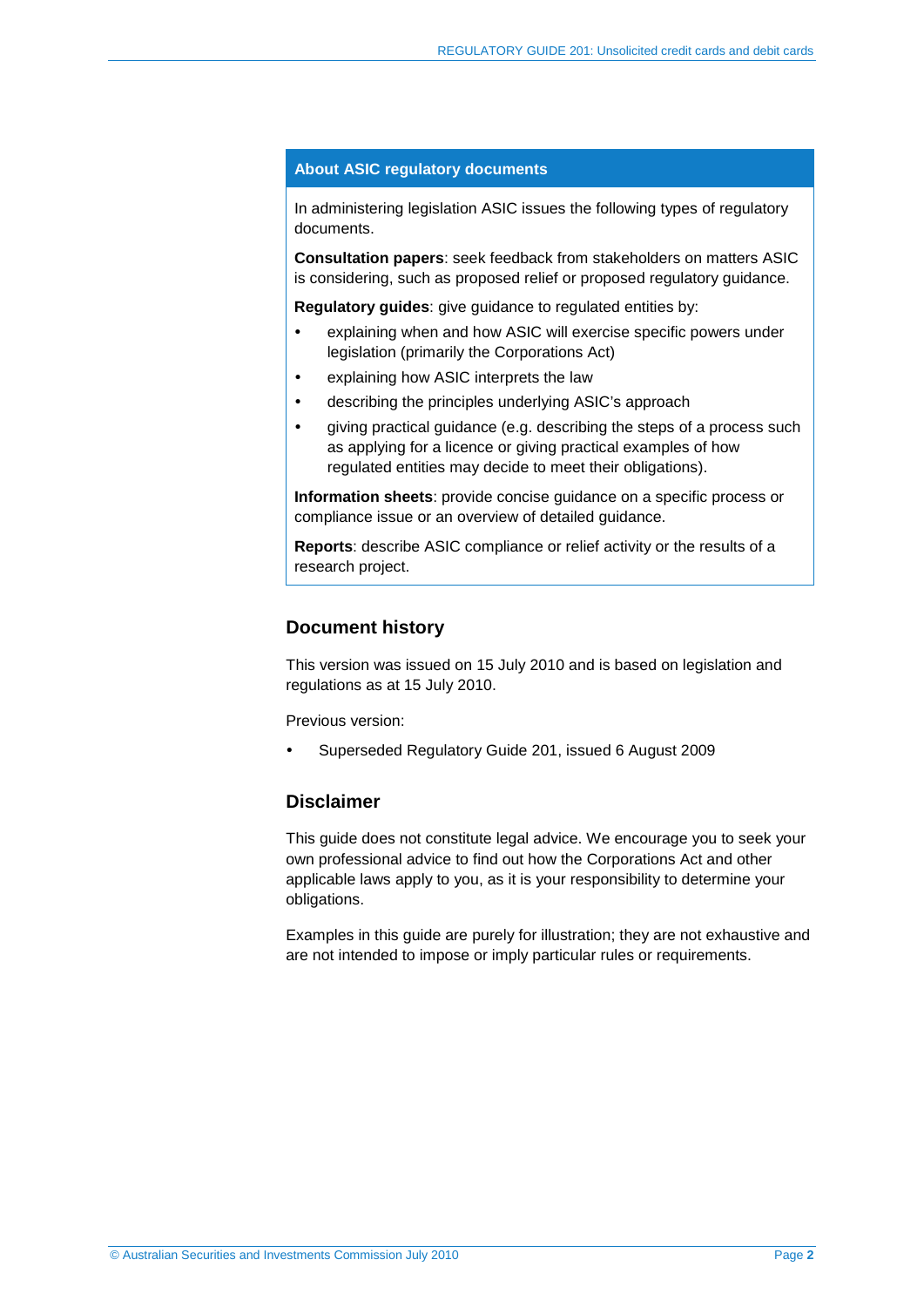# **When is the sending of credit cards and debit cards allowed by s12DL of the ASIC Act?**

#### **Key points**

The sending out of credit cards and debit cards is prohibited by s12DL of the ASIC Act except in circumstances set out in s12DL(2).

We consider that credit cards and debit cards can be sent to a consumer where they have been solicited either:

- directly through a written request by the consumer; or
- indirectly because the card replaces another card that has previously been requested or used by the consumer and has substantially the same features.
- RG 201.1 Section 12DL(1) of the *Australian Securities and Investments Commission Act 2001* (ASIC Act) provides that a person must not send another person (called the 'targeted person' in the section) a credit card or debit card, except in accordance with s12DL(2).
- RG 201.2 Section 12DL(2) of the ASIC Act sets out three circumstances in which a card may be sent out. These are:
	- (a) in response to a request in writing by the person who will be liable to the issuer of the card in respect of the use of the card (see  $s12DL(2)(a)$ );
	- (b) in renewal or replacement of, or in substitution for, a card of the same kind previously sent to the targeted person after a request in writing to the issuer of the previous card (see  $s12DL(2)(b)(i)$ ); and
	- (c) in renewal or replacement of, or in substitution for, a card of the same kind previously sent to the targeted person and used for a purpose for which it was intended to be used (see  $s12DL(2)(b)(ii)$ ).
- RG 201.3 Card providers may be uncertain about what conduct is permitted by s12DL(2). This guide sets out how we will administer this provision.

# **Purpose of s12DL**

- RG 201.4 This provision mirrors s63A of the *Trade Practices Act 1974* (TPA). Section 63A of the TPA was introduced following a large number of unsolicited credit cards being sent to consumers who did not have an existing credit arrangement with the relevant credit provider. The concerns that arose as a result of this conduct were identified as:
	- (a) credit cards, if sent out unsolicited, could fall into the wrong hands;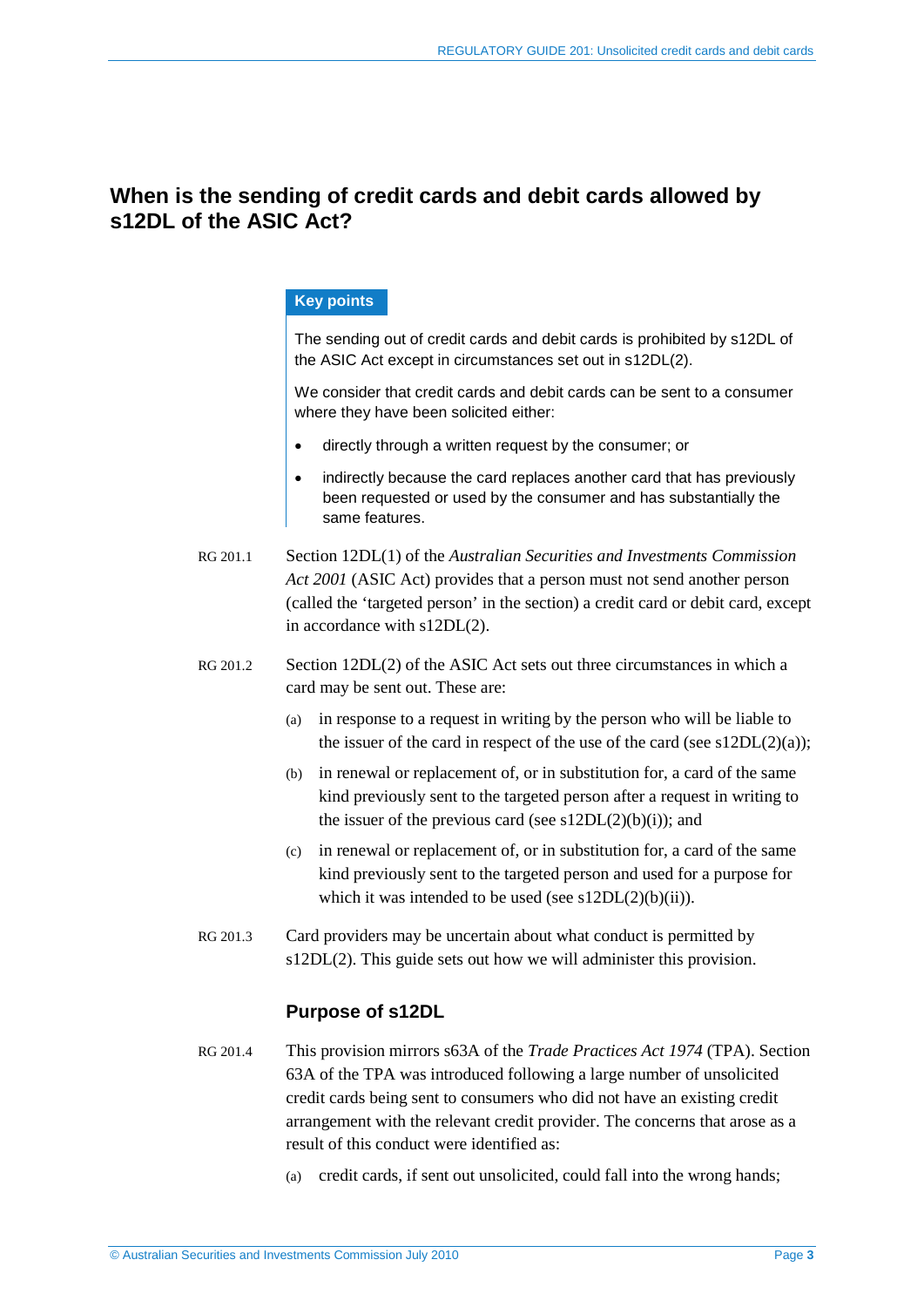- (b) the risk that a mail out of unsolicited credit cards might breach the privacy of consumers;
- (c) the risk that consumers would be confused and anxious about receiving unsolicited credit cards; and
- (d) the potential for increased consumer debt as a result of the availability of unsolicited credit.
- RG 201.5 We think that cards that are sent in the following circumstances are sent in compliance with s12DL(2) of the ASIC Act:
	- (a) A card (the initial card) is sent in response to a written request by a consumer: see  $s12DL(2)(a)$ . The initial card is directly solicited by the consumer, and the consumer is in a position to know what the features of the card are before asking for it to be sent.
	- (b) A card (the first replacement card) is sent to renew or replace, or as a substitute for, the initial card: see  $s12DL(2)(b)(i)$ .
	- (c) A card (a subsequent replacement card) is sent to renew or replace, or as a substitute for, the first replacement card or a subsequent replacement card that has been used by the consumer: see  $s12DL(2)(b)(ii)$ .
- RG 201.6 As each card that is sent is either directly requested by the consumer, the same as the card that was directly requested or is used for the purpose for which it was intended to be used, the consumer will not receive a card they have not asked for or agreed to.

# **What is the meaning of 'in renewal or replacement of, or in substitution for'?**

RG 201.7 These terms are not defined in the ASIC Act. We will apply them in accordance with the decision in *Westpac Banking Corporation v. Australian Securities & Investments Commission* [2009] FCA 1506 (*Westpac v. ASIC*). In that case, the court considered the operation of s12DL.

#### **Renewal**

RG 201.8 Renewal of a card will occur close to the expiry date of the credit or debit card. By renewing the card, the issuer creates a new expiry date for the card: see *Westpac v. ASIC* at 28.

#### **Replacement**

RG 201.9 A replacement card ordinarily would be one sent to take the place of a card that had been lost or stolen from the cardholder: see *Westpac v. ASIC* at 28.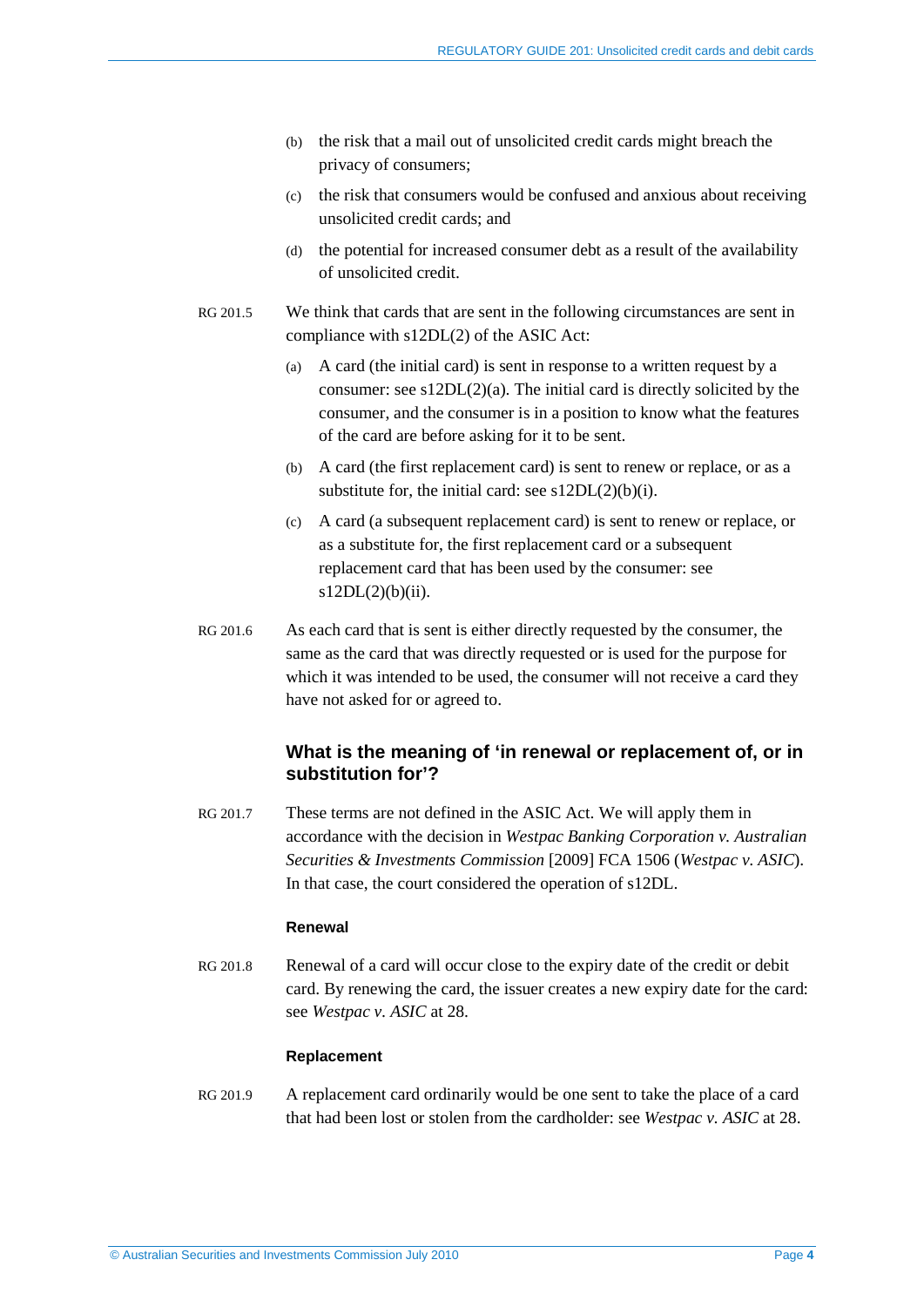#### **Substitution**

RG 201.10 A card in substitution is not normally an exact replica. Often a substitute will have different characteristics, even though it will be able to take the place of the original: see *Westpac v. ASIC* at 28.

#### **What is the meaning of 'a card of the same kind'?**

RG 201.11 The phrase 'a card of the same kind' was considered in *Westpac v. ASIC* and was found by the court to have the following meaning:

> the defining characteristic of each 'kind' of card in s12DL(2) is the ability to use it for one particular purpose, whatever other functions or purposes it may have. That defining characteristic is either to obtain credit from the issuer for which the customer will be liable or to obtain access to the customer's funds from the issuer. The former characteristic means that the card is a credit card, the latter that it is a debit card. (*Westpac v. ASIC* at 43)

#### RG 201.12 This means that:

- (a) where a consumer has a credit card, they may be sent another credit card in renewal, replacement or substitution of the previous credit card, whether or not the new card has additional functionality or purpose; and
- (b) where a consumer has a debit card, they may be sent another debit card in renewal, replacement or substitution of the previous debit card, whether or not the new card has additional functionality or purpose.

### **Examples**

RG 201.13 Table 1 describes some situations in which cards are sent to existing cardholders and gives guidance on whether we consider that the sending of the cards would be allowed under s12DL.

#### **Table 1: Examples illustrating how s12DL may apply to different conduct**

| <b>Example</b> |                                                                                                                                                                                                                           | How s12DL applies                                                                                           |
|----------------|---------------------------------------------------------------------------------------------------------------------------------------------------------------------------------------------------------------------------|-------------------------------------------------------------------------------------------------------------|
| 1              | A person loses their credit card and<br>asks in writing for a new card to be<br>sent.                                                                                                                                     | The consumer has solicited the sending of the card. This<br>would be allowed under s12DL(2)(a).             |
| 2              | A card provider sends a replacement<br>card with expanded functionality<br>(compared to the existing card). The<br>replacement card is the same type of<br>card (i.e. credit card or debit card) as<br>the existing card. | As held in Westpac v. ASIC this would be allowed by<br>s12DL(2)(b) because it is 'a card of the same kind'. |